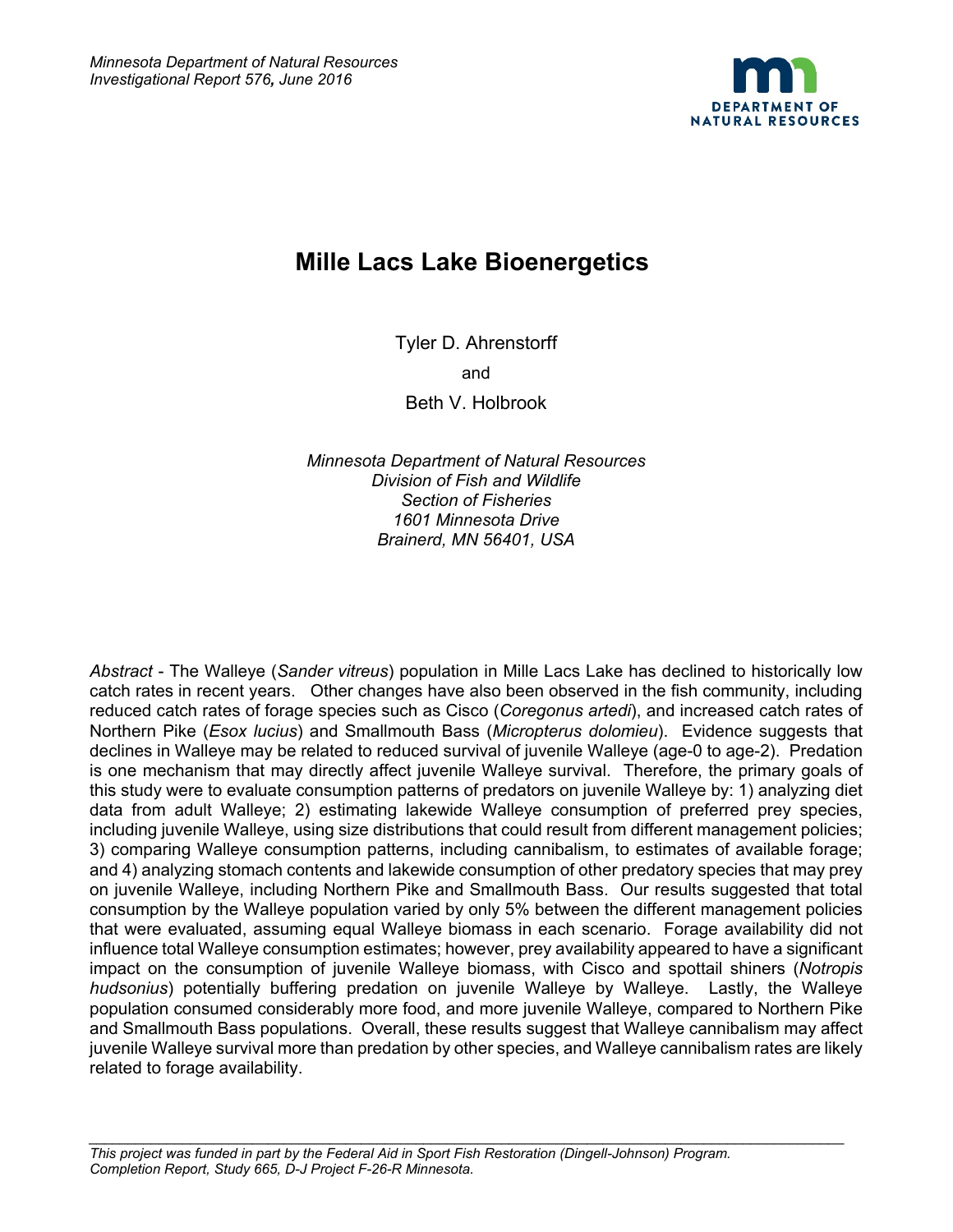#### **INTRODUCTION**

Mille Lacs Lake is a system under change. Since the early 1980's, gillnet catch rates of Walleye (*Sander vitreus*) have declined to an alltime low in recent years, while gillnet catch rates of Northern Pike (*Esox Lucius*) and Smallmouth Bass (*Micropterus dolomieu*) have reached an all-time high (Jensen 2014; Kumar 2015). Over the same time-period, Cisco (*Coregonus artedi*) catch rates have declined, partly due to thermal stress (Kumar et al. 2013). Observed changes in the fish community may be related to changes in lower trophic levels, including reduced primary production caused by limits on nutrient inputs from septic systems and the establishment of zebra mussels (*Dreissena polymorpha*). Additional invasive species have also become established in the lake including Eurasian watermilfoil (*Myriophyllum spicatum*) and spiny waterflea (*Bythotrephes longimanus*) (Jensen 2014).

The declining Walleye population is of particular concern in Mille Lacs Lake, given that the local economy is heavily dependent on fishing and that at one time, Mille Lacs Lake was one of the most heavily fished and productive large lakes for Walleye in Minnesota (Radomski 2003; Jensen 2014). The Minnesota Department of Natural Resources and an independent review panel of international fisheries experts have concluded that reduced survival of juvenile Walleye (age-0 to age-2) is likely causing the decline in the Walleye population (Venturelli et al. 2014). Predation on juvenile Walleye may be one factor limiting survival but consumption dynamics of the predator community are not well understood, particularly as predator and prey populations fluctuate.

Bioenergetic models can be used to estimate average consumption rates of predatory species. Bioenergetic models use an energy massbalance equation, in which all food consumed by a fish is expended through respiration and metabolism, excreted as waste, or incorporated into body tissue as growth (Kitchell et al. 1977; Brandt and Hartman 1993). Because metabolic functions are temperature- and weight-dependent, the size of fish and the habitat that they occupy influence consumption rates. Bioenergetic models can be coupled with actual or hypothetical population estimates to evaluate changes in total consumption by predator species populations under different hypotheses (Brandt and Hartman 1993). This technique can be used in Mille Lacs Lake, for example, to evaluate potential effects of various management policies, forage availability, and changing predator populations on consumption of juvenile Walleye to identify factors that may be influencing reduced survival of juvenile Walleye.

Fishing regulations can change the size structure of fish populations (Olson and Cunningham 1989; Lewin et al. 2006) and may have subsequent effects on consumption dynamics of the predator community. Johnson et al. (1992) predicted Walleye population size structures under five regulation scenarios, and combined it with bioenergetic estimates, to quantify how consumption might change in Lake Mendota under different regulation scenarios. The results suggested that as the minimum size limit increased and Walleye regulations became more restrictive, total biomass of prey consumed and the age-class at which maximum consumption occurred increased (Johnson et al. 1992). In Mille Lacs Lake, recent restrictive regulations designed to protect spawning stock biomass (protected slot), and tribal harvest of predominately male Walleye, have increased the size structure of the Walleye population, but it is unknown whether changes in the size distribution have altered consumption patterns of forage species.

The composition and abundance of forage species, including juvenile Walleye, may influence consumption by predators. For example, reduced Yellow Perch (*Perca flavescens*) abundance in Oneida Lake has resulted in increased cannibalization of juvenile Walleye (Forney 1974). Furthermore, cannibalism by Walleye has been known to regulate age-0 Walleye survival in Oneida Lake (Chevalier 1973; Forney 1980), and Walleye year class strength may depend on the presence of alternative prey (e.g., Yellow Perch) that buffer cannibalism (Hall and Rudstam 1999). In Mille Lacs Lake, Yellow Perch populations have fluctuated over time while Cisco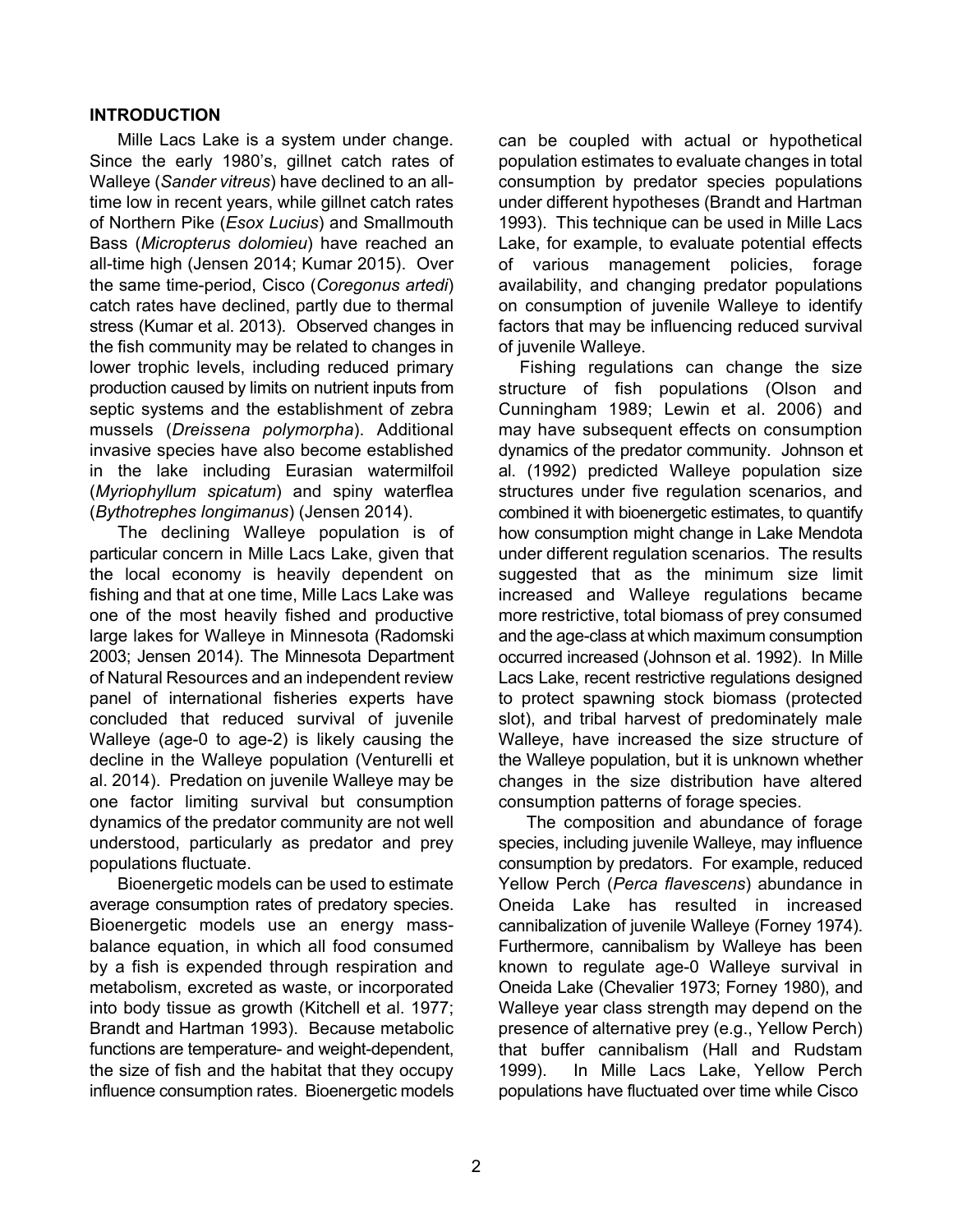populations have declined (Jensen 2014), providing a gradient of forage composition and availability with which to compare to Walleye cannibalism. If cannibalism by Walleye was related to forage availability, changes in the forage fish community could potentially affect survival rates of juvenile Walleye.

Northern Pike and Smallmouth Bass are also known to periodically feed on juvenile Walleye (Sammons et al. 1994; Wuellner et al. 2010). Sammons et al. (1994) found that larger Northern Pike consumed a larger proportion of juvenile Walleye than smaller Northern Pike, and consumption was higher in the spring and fall than in summer and winter. Wuellner et al. (2010) found that in a Missouri reservoir a minor component of the Smallmouth Bass diet consisted of Walleye, with consumption occurring throughout the spring, summer, and fall. In other systems with more abundant crayfish populations, Smallmouth Bass did not consume many Walleye and instead their diets were composed primarily of crayfish (Frey et al. 2003; Olson and Young 2003). In Mille Lacs Lake, gillnet catch rates of Northern Pike and Smallmouth Bass have been increasing (Jensen 2014), and a detailed diet study and bioenergetics modeling across all seasons and sizes of predators is necessary to examine their role in consuming juvenile Walleye.

This study combines a comprehensive diet study, with bioenergetic and population models, to evaluate how predation rates on juvenile Walleye may be influenced by several different factors, including changing management policies, forage abundances, and predator abundances. The specific objectives of this study included: 1) evaluate Walleye diets over time using data collected throughout the summers of 2006, 2007, 2008, 2013, and 2014; 2) combine diet information with bioenergetic models and hypothetical management scenarios to estimate Walleye consumption under different management policies; 3) compare estimates of Walleye cannibalism under different management policies with available forage fish abundances; and 4) examine differences in consumption between Walleye, Northern Pike, and Smallmouth Bass.

# **METHODS AND RESULTS Objective 1: Walleye diet analysis**

## *Methods*

Walleye diets were collected in Mille Lacs Lake during each month of the summer (May – October) in 2006, 2007, 2008, 2013, and 2014. In September of each year, Walleye were collected using overnight experimental gillnet sets as part of the Mille Lacs large lake assessment. During the other months, Walleye were collected using short-term experimental gillnet sets or bottom trawls. Because Walleye diets shift based on size (Parsons 1971), we collected approximately 50 individuals from each of four size classes of Walleye (≤ 329 mm, 330 – 456 mm, 457 – 583 mm, and  $\geq$  584 mm). Captured Walleye were brought back to the laboratory where they were measured to total length, weighed to the nearest g, and stomachs were removed. Stomachs were then dissected and prey items were sorted into prey categories and prey categories were weighed to the nearest g. Prey categories included fishes by genus or family and age class; insects by family; and crayfish, clams, snails, and other invertebrates by order or class. When stomach contents were well digested but fish parts were present, we used bottom jaws or the cleithrum to identify each prey species consumed. If we were unable to identify the prey fish species based on bony structures, we lumped stomach contents into an unknown fish category. We calculated the proportion of each prey category consumed (by mass), for each size class of Walleye, during each month of each year.

## *Results*

We collected 1,627 Walleye diets in 2006, 1,628 diets in 2007, 2,170 diets in 2008, 1,633 diets in 2013, and 1,128 diets in 2014. Walleye stomach contents varied by Walleye size, month, and year (Figure 1). Walleye of all size classes and during all years ate primarily Yellow Perch and unknown fish. During some years, Cisco also made up a large proportion of their diet. Some juvenile Walleye were consumed, particularly by Walleye  $\geq$  457 mm.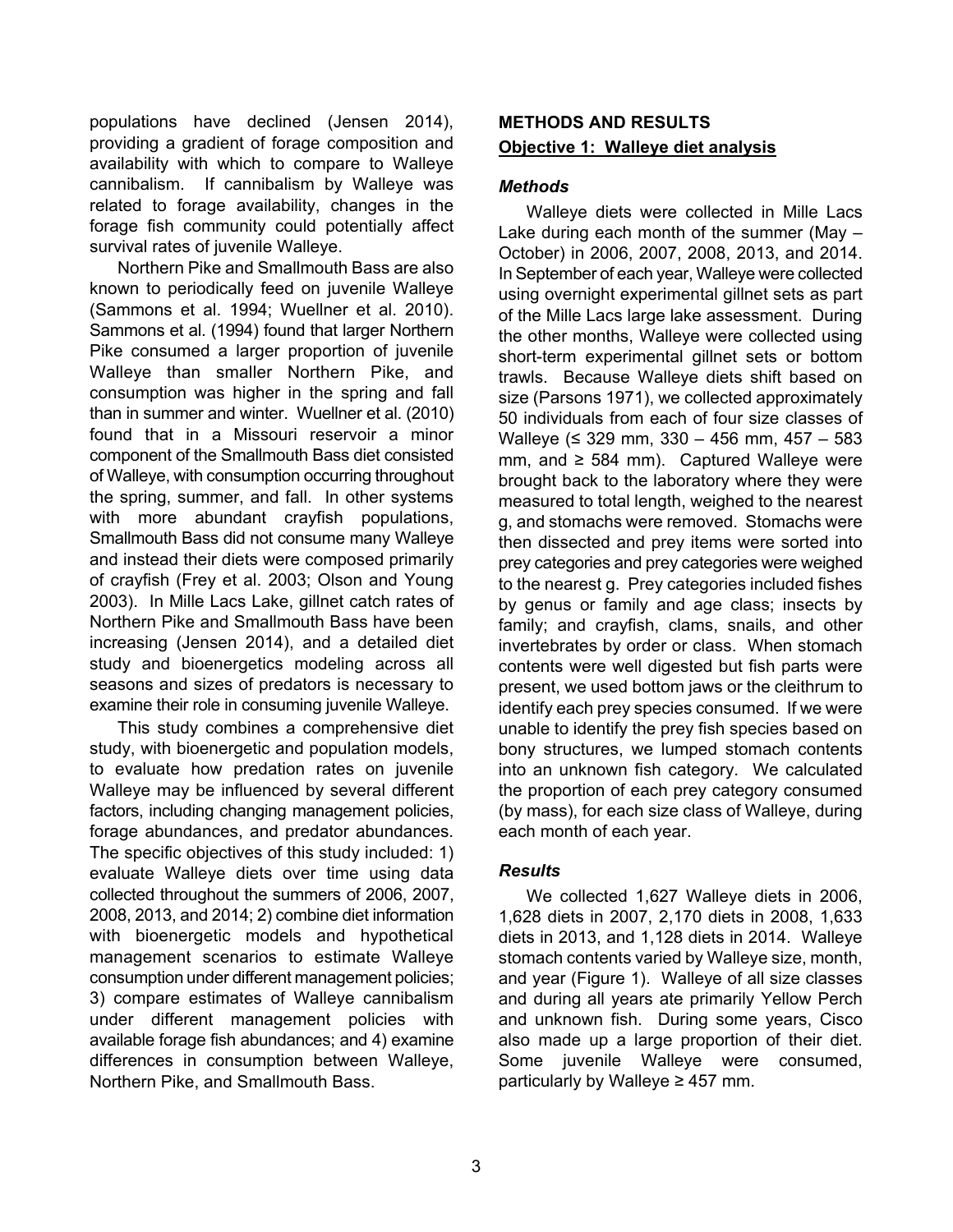

FIGURE 1. Walleye diets (proportion by mass) by month for four different size classes of Walleye (rows) collected during May – October of 2006, 2007, 2008, 2013, and 2014 (columns).

## **Objective 2: Estimates of Walleye consumption under different management policies**

#### *Methods*

#### *Bioenergetics model for Walleye*

A bioenergetic model for Walleye was coded in R statistical software (R Core Team 2013) using the following data inputs: Walleye diets, water temperatures, and Walleye growth information to estimate age- and sex-specific average annual individual consumption from 1 October of one year to 30 September of the following year. The generalized bioenergetic model procedure is

described in Figure 2. Data inputs were averaged across five years of available data (2006, 2007, 2008, 2013, and 2014) prior to being used in the model. Walleye diets were used from Objective 1. Daily water temperatures were estimated using data from a single logger located six ft below the surface in 36 ft of water, which was assumed representative of the entire water column since Mille Lacs is polymictic. Sex-specific Walleye growth was averaged across years using measured Walleye weights in September, estimated ages obtained from otoliths, and application of Von Bertalanffy growth models.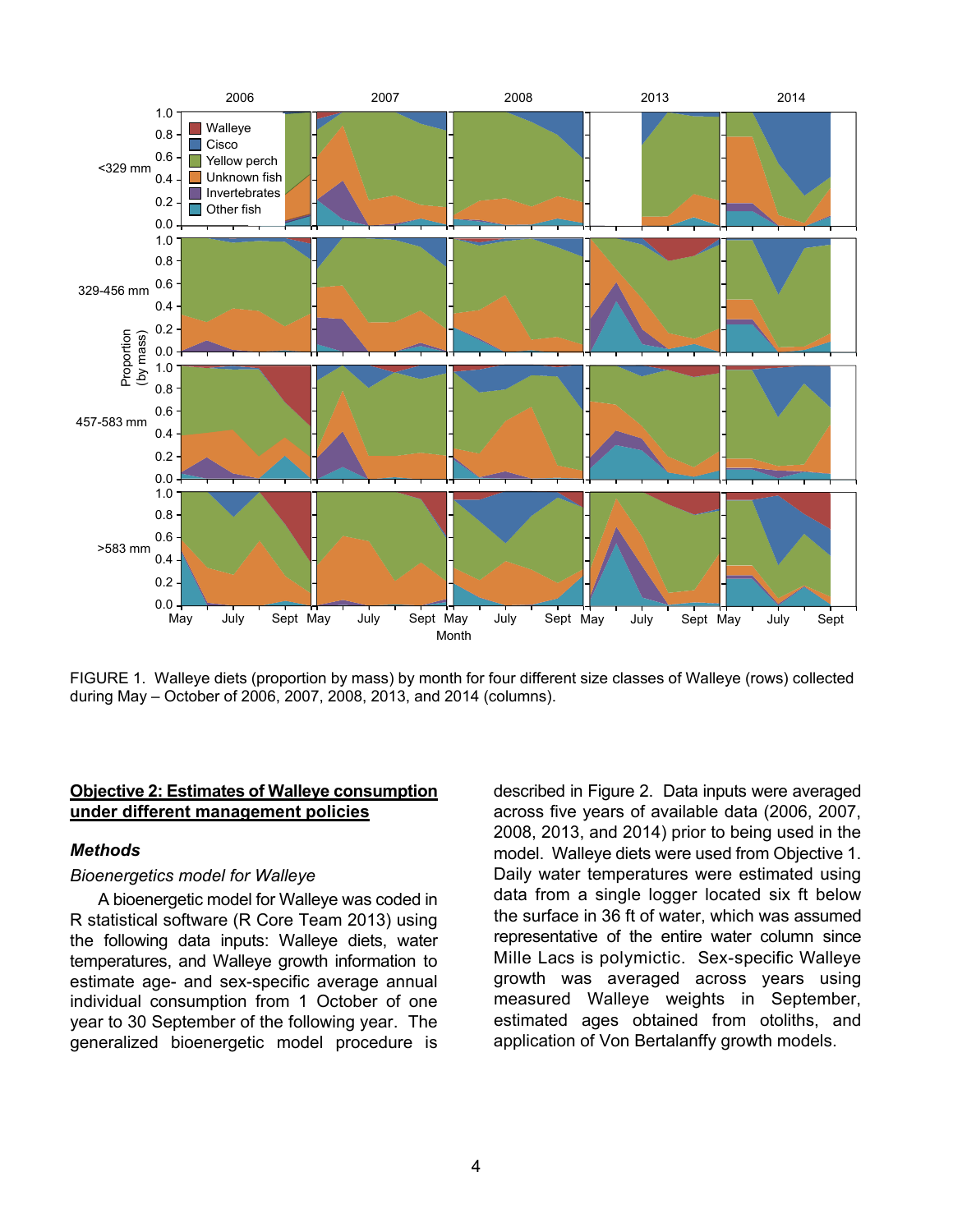

FIGURE 2. Flow chart describing data inputs, R code summary of steps, and data outputs from the bioenergetics model.

#### *Theoretical size distributions*

Three theoretical Walleye populations were created based on different management policies, including no fishing, protected  $17 - 28$  in slot, and standard statewide regulation scenarios. Age distribution data under each scenario were created by applying different mortality estimates. In the no fishing scenario, natural mortality was estimated for each age class based on data from previous studies on Mille Lacs Lake. In the protected slot and standard statewide regulation scenarios, natural mortality was combined with fishing mortality estimates using previously collected data on hooking mortality, angler selectivity, and the relative proportion of fish kept. Age distribution estimates were used to create hypothetical populations for each scenario by keeping the total biomass of Walleye equivalent. Therefore, total Walleye biomass did not vary between scenarios, only the distribution of biomass among age classes.

## *Combining bioenergetic modeling with theoretical size distributions*

Hypothetical Walleye populations were combined with age- and sex-specific bioenergetic estimates to evaluate differences in total consumption between the three management scenarios.

## *Results*

#### *Bioenergetics model for Walleye*

Walleye diets averaged across all years for the four size classes indicated that of the identified prey items, Walleye primarily consumed Yellow Perch and Cisco (Figure 3A). Diet data combined with average annual water temperature data (Figure 3B) and modeled growth of female and male Walleye (Figure 3C) were used in the bioenergetics model and indicated that average annual consumption varied by sex and age, ranging from 500 g  $-$  5,500 g with older fish consuming more grams of prey on average than younger fish, and females consuming more than males (Figure 4).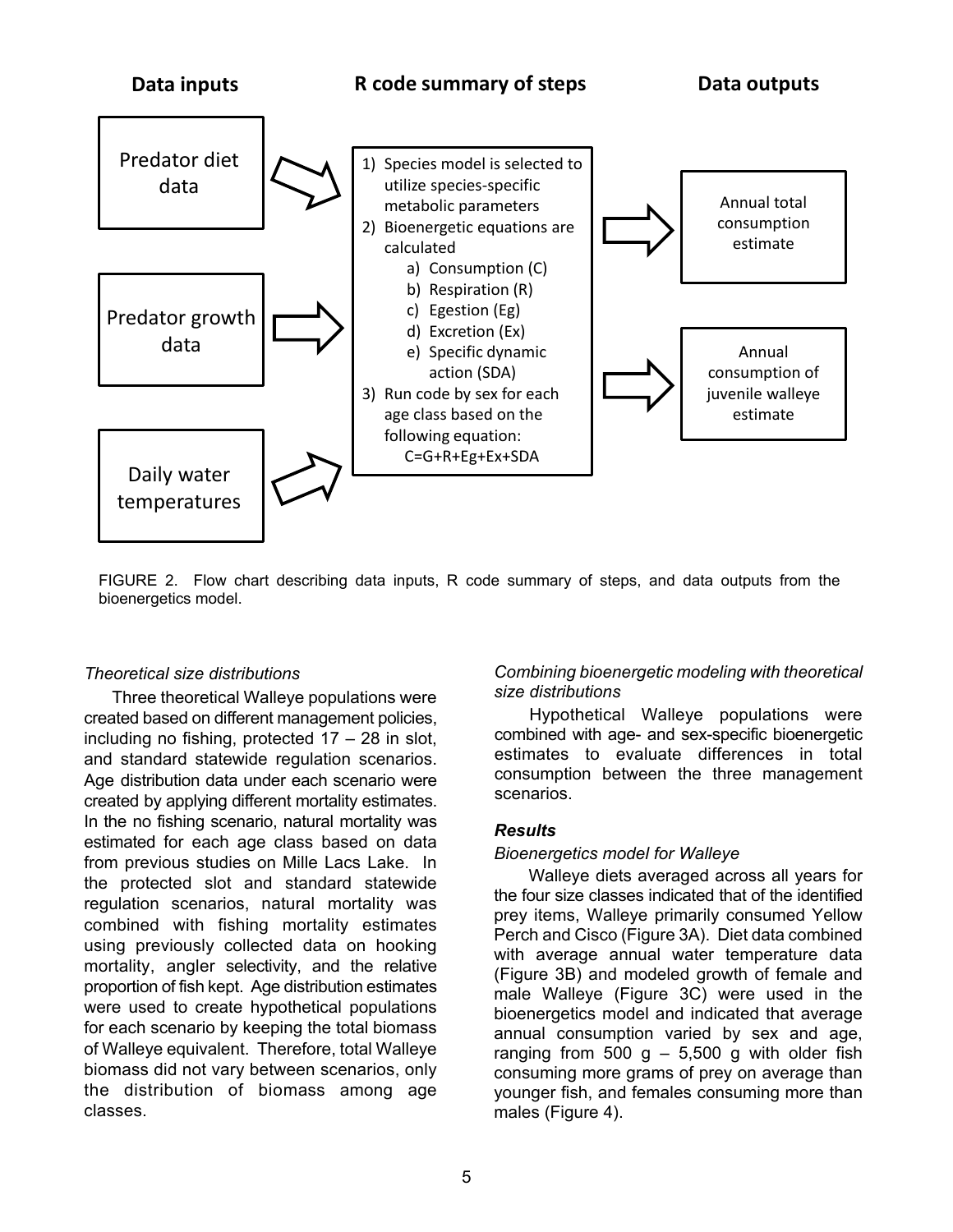

FIGURE 3. Data inputs used for bioenergetic modeling include, A) Walleye diets by month for four size ranges, B) daily water temperatures throughout the year, and C) Walleye weight at age modeled with a Von Bertalanffy growth model in September.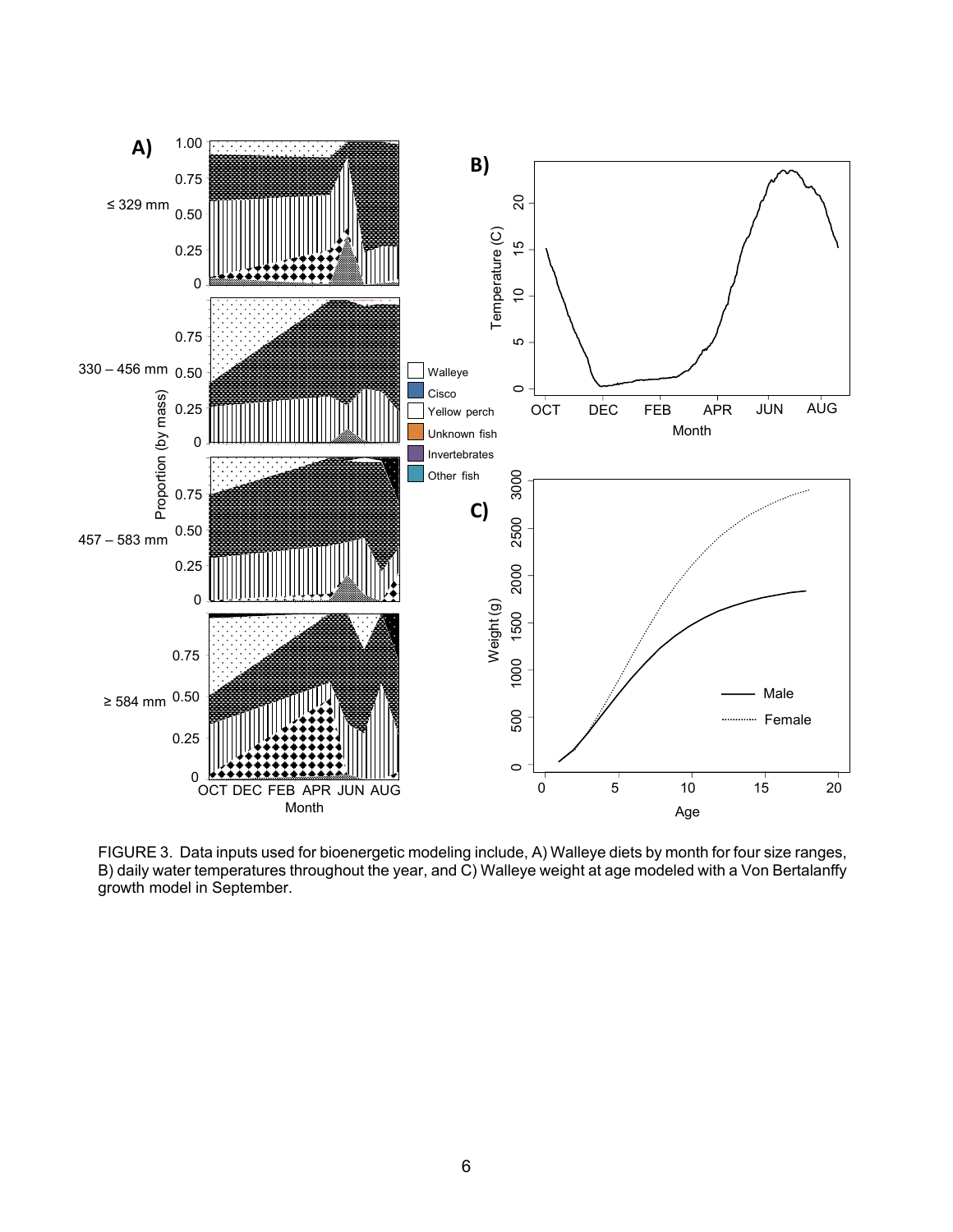

FIGURE 4. Estimated average annual consumption (g/yr) by individual Walleye by ages and sex.

## *Theoretical size distributions*

The average number of age-1 Walleye from 1982 – present in Mille Lacs Lake was estimated using a statistical catch at age model and was used as a starting point for the no fishing population scenario. Differential mortality was applied by age class and number estimates were converted to biomass using the average weight of Walleye in each age class from 1982 – present. The overall biomass of 3,314,869 kg for the no fishing scenario was used as the fixed biomass for the other two management scenarios. Overall biomass was distributed differently among age classes based on differential mortality for the protected slot and standard statewide regulation scenarios. The total numbers of Walleye in each management scenario varied, including 5,271,907 Walleye in the no fishing scenario, 6,729,862 Walleye in the protected slot scenario, and 8,024,424 Walleye in the standard statewide regulation scenario (Figure 5).

## *Combining bioenergetic modeling with theoretical size distributions*

When total Walleye biomass was held constant between the three scenarios, Walleye consumption by the population was highest under the standard statewide regulation scenario (9,338,355 kg/yr), followed by the protected  $17 - 28$  in slot  $(9,042,323 \text{ kg/yr})$ , and no fishing scenarios (8,896,504 kg/yr) (Figure 6). Because specific consumption rate (g prey/g predator/day) decreases with fish size, a population with a higher proportion of smaller, younger individuals will consume a greater amount compared to a population with a higher proportion of older individuals when overall biomass is held constant (Figure 7).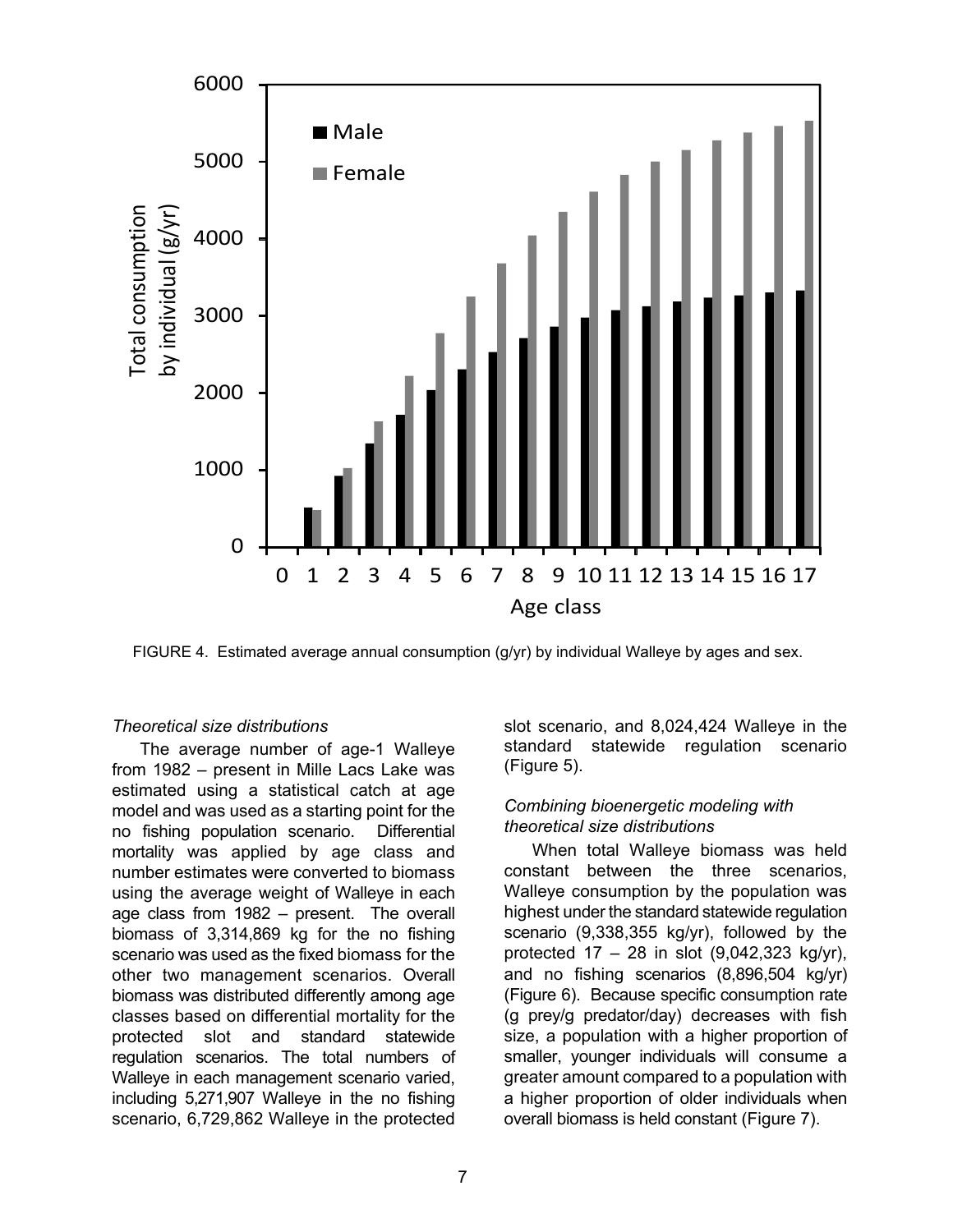

FIGURE 5. Number of Walleye by age in the no fishing, protected 17-28 in slot (PS1728), and standard statewide regulation (SW) scenarios. Walleye biomass is equal between each scenario.



FIGURE 6. Total consumption by the Walleye population under the no fishing, protected 17 – 28 in slot (PS1728), and standard statewide regulation (SW) scenarios. Walleye biomass is equal between each scenario.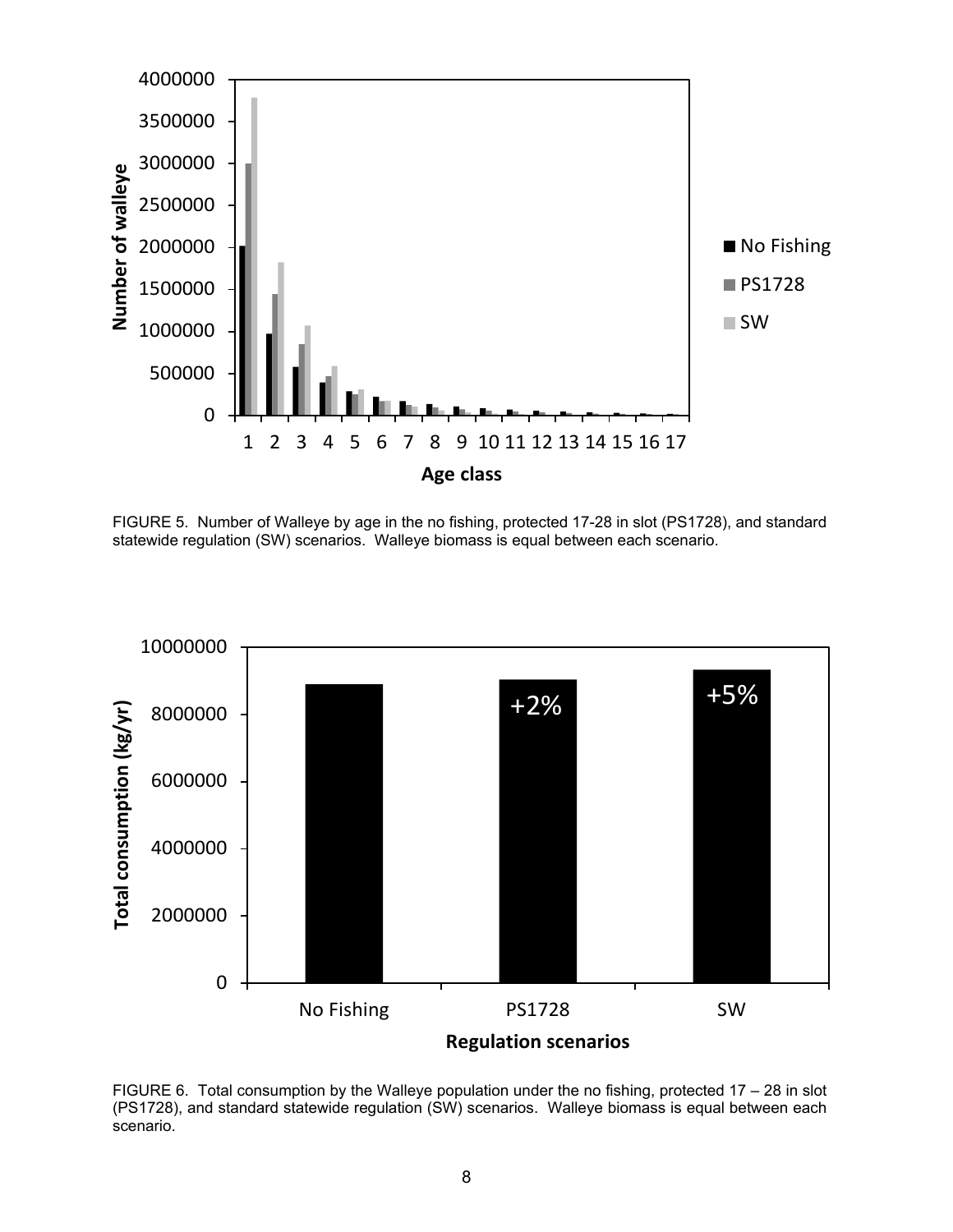

FIGURE 7. Total consumption by age under the no fishing, protected 17 – 28 in slot (PS1728), and standard statewide regulation (SW) scenarios. Walleye biomass is equal between each scenario.

#### **OBJECTIVE 3: Estimates of Walleye cannibalism under different forage fish abundances and management policies**

#### *Methods*

#### *Walleye consumption of juvenile Walleye*

We calculated the proportion of the diet of adult Walleye made up of juvenile Walleye (by mass) using bioenergetics for the years when monthly diet data were collected (2006 – 2008, and 2013 – 2014) using four Walleye size categories:  $\leq$  329 mm (< age-3), 330 - 456 mm (age-3 to -5), 457 – 583 mm (age-6 to -11), and ≥ 584 mm (> age-11). We also calculated the proportion of the diet of adult Walleye made up of juvenile Walleye for the years when only September diet data were collected (2006 – 2015) using the same four Walleye size categories.

#### *Walleye consumption of juvenile Walleye compared to forage fish abundance*

Forage fish biomass was evaluated using small mesh gillnets (2.5 ft wide panels each of 1/4-, 5/16-, 3/8-, 1/2-, 5/8-, and 3/4- in bar measure mesh) set 45 times throughout the lake each September from 2006 to 2015. Estimates of the proportion of the adult Walleye diet made up of juvenile Walleye were compared with forage fish biomass using linear regression for the month of September in the years 2006 – 2015 when both sets of data were available.

#### *Walleye consumption of juvenile Walleye under low and high forage scenarios using different theoretical size distributions*

Total consumption of juvenile Walleye under high and low forage scenarios were estimated using different theoretical size distributions. First, the number of juvenile Walleye consumed during September of each year was calculated by combining total consumption estimates with the diet composition estimated for each age of adult Walleye. Next, we combined the consumption estimates of juvenile Walleye for each year from 2006 – 2015 with the three hypothetical populations described in Objective 2. The three years with the highest forage availability and the three years with the lowest forage availability were identified using forage data during this same time-period. The total number of juvenile Walleye consumed for each of the three management scenarios (no fishing, protected 17 – 28 in slot, and general statewide regulation) was then averaged for the three years with highest and lowest forage availability.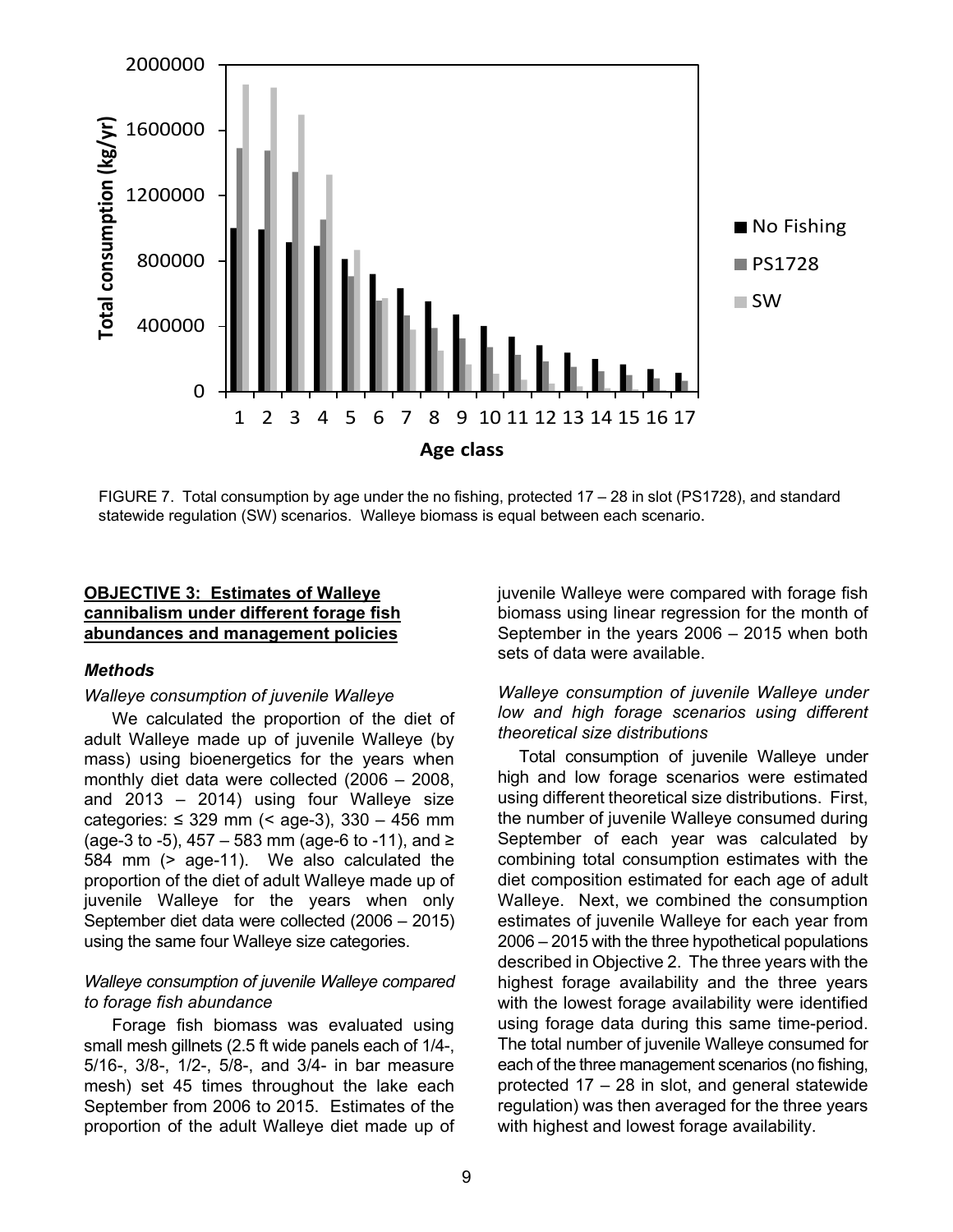#### *Results*

#### *Walleye consumption of juvenile Walleye*

Juvenile Walleye composed ≤ 5% of the total diet of adult Walleye (by mass) each year (Figure 8), though the proportion varied among years when monthly diet data were collected (2006 – 2008, 2013 – 2014). The diets of larger Walleye

(≥ 457 mm) contained a larger proportion of juvenile Walleye than the diets of smaller Walleye (< 457 mm) (Figure 9).

In the years when September diet data were collected (2006 – 2015), juvenile Walleye consistently made up  $\leq 10\%$  of the total consumption by adult Walleye during that month (Figure 10).



FIGURE 8. The proportion of the adult Walleye diet made up of juvenile Walleye, estimated using bioenergetics, over the course of the year for five years we collected monthly diet data during the summer.



FIGURE 9. The proportion of the adult Walleye diet, by different size categories, made up of juvenile Walleye, estimated using bioenergetics, over the course of the year for five years we collected monthly diet data during the summer.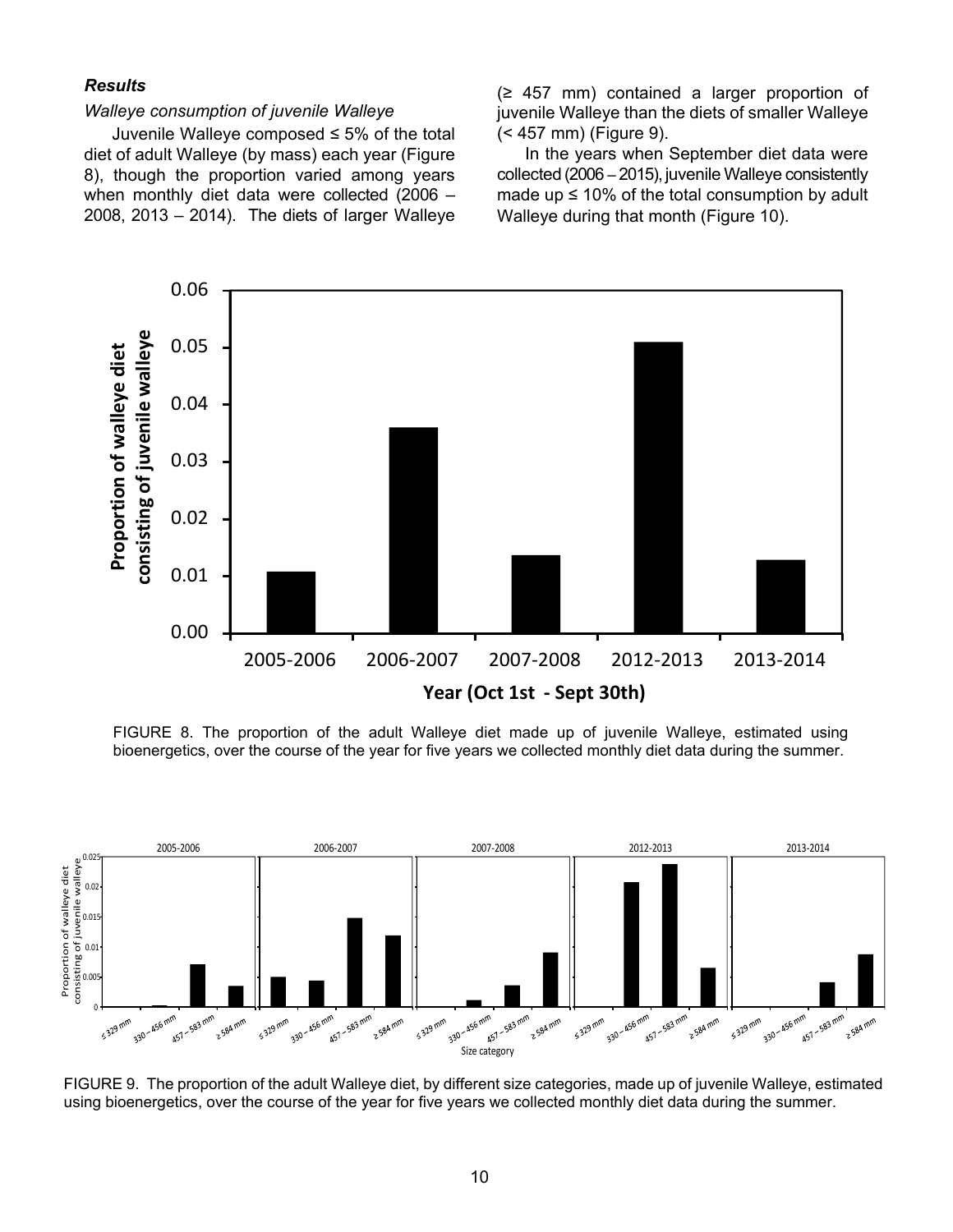

FIGURE 10. The proportion of the adult Walleye diet made up of juvenile Walleye, estimated using bioenergetics, over the course of one month (Sept 1st – 30th) from 2006 – 2015.

## *Walleye consumption of juvenile Walleye compared to forage fish abundance*

Forage fish biomass varied for each species within each year from 2006 – 2015 (Figure 11). The proportion of the adult Walleye diet made up of juvenile Walleye was not significantly related with log transformed total prey biomass, age-1 Walleye biomass, and age-0 and age-1 Yellow Perch biomass using linear regression (Figure 12). The proportion of the adult Walleye diet made up of juvenile Walleye was significantly related with log transformed age-0 Walleye biomass  $(P < 0.05)$ , age-0 and age-1 Cisco biomass (*P* < 0.05), and spottail shiner (*Notropis hudsonius*) biomass using linear regression (*P* < 0.05) (Figure 12). These results suggest that when more Cisco and spottail shiners were present in September, a lower proportion of the adult Walleye diet consisted of age-0 Walleye in September.

*Walleye consumption of juvenile Walleye under low and high forage scenarios using different theoretical size distributions*

A lower proportion of the adult Walleye diet was made up of juvenile Walleye, on average, during the three years of highest forage availability (2009, 2010, and 2015) compared with the three years of lowest forage availability (2006, 2007, and 2012) (Figure 13). When scaled to the three hypothetical populations (no fishing, protected 17 – 28 in slot, and general statewide regulation) for the low forage availability years, highest consumption of juvenile Walleye was predicted under the no fishing regulation, followed by the protected slot and general statewide regulation (Figure 13). As expected, during the high forage availability years, fewer juvenile Walleye were consumed for all three hypothetical scenarios, with the statewide regulation scenario resulting in the fewest juvenile Walleye consumed (Figure 14).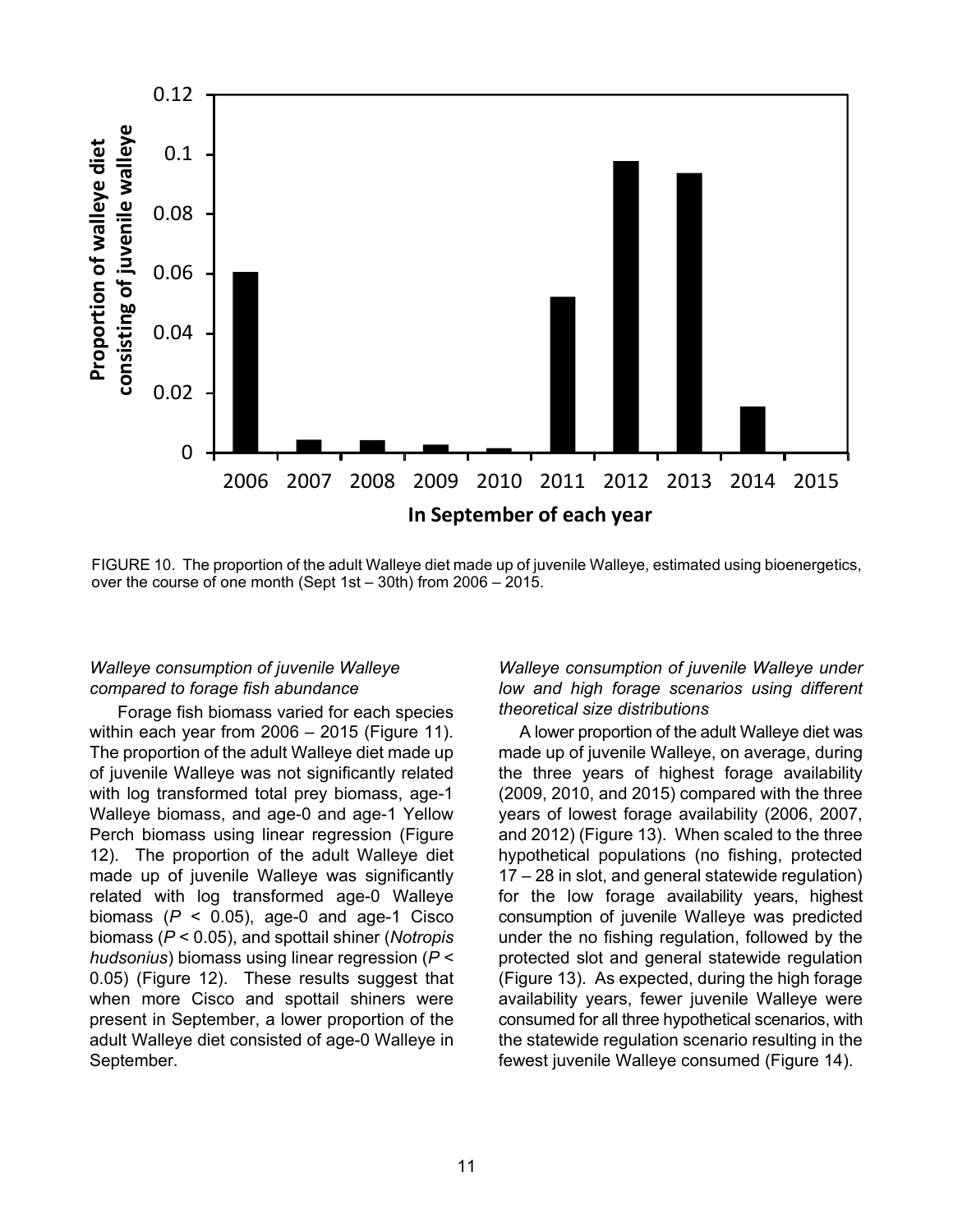

FIGURE 11. Biomass (g/forage net) of dominant forage species measured in September of each year.



FIGURE 12. Comparisons between the proportion of the adult Walleye diet made up of juvenile Walleye and the log transformed biomass of various forage species during September of 2006 – 2015. The lines and P-values represent the results of linear regressions.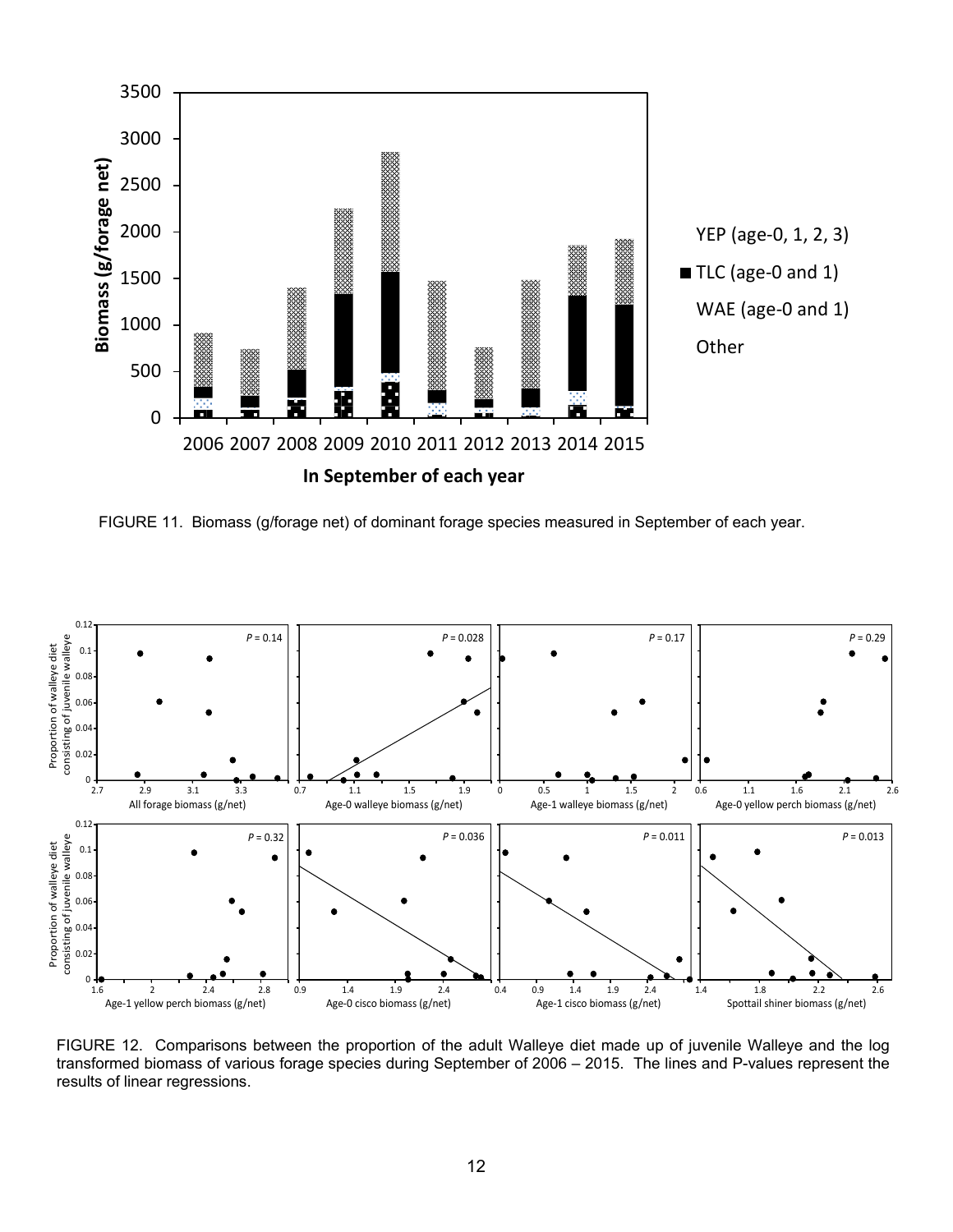

FIGURE 13. Comparison between the proportion of the adult Walleye diet made up of juvenile Walleye and the log transformed biomass of forage species in September of 2006 – 2015. The three lowest forage years were 2006, 2007, and 2012 while the three highest were 2009, 2010, and 2015.



FIGURE 14. Total consumption of juvenile Walleye estimates during low or high forage availability for three hypothetical management scenarios (no fishing, protected 17 – 28 in slot, and general statewide regulation).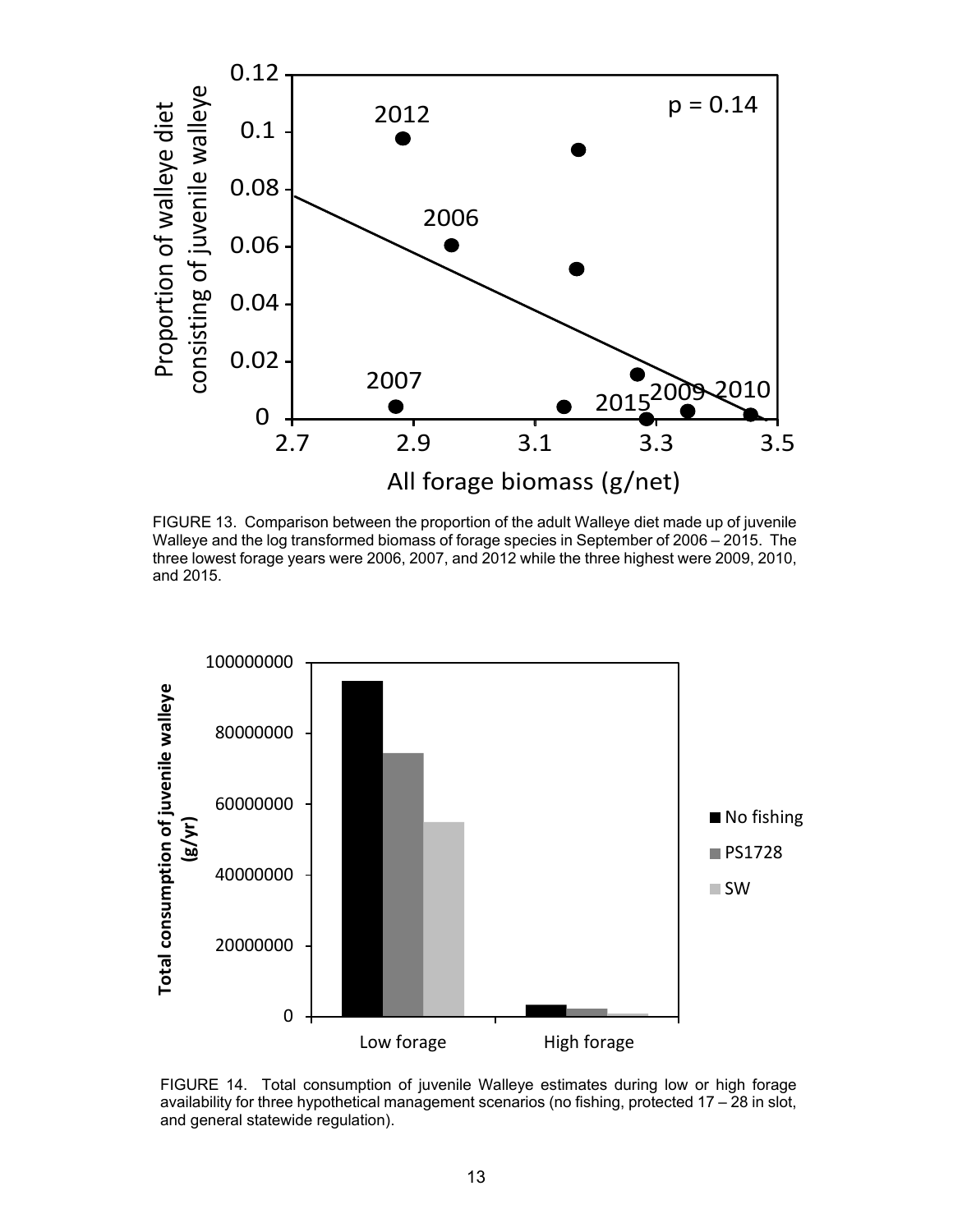#### **OBECTIVE 4: Preliminary examination of stomach contents and initial calculation of consumption for Northern Pike and Smallmouth Bass**

#### *Methods*

#### *Bioenergetics model for Northern Pike and Smallmouth Bass*

The Walleye bioenergetic model was modified for Northern Pike and Smallmouth Bass by changing metabolic parameters (Table 1) and using speciesspecific input data. Northern Pike and Smallmouth Bass diets were collected monthly during the summer (May – October) of 2013 and 2014 in all

areas of Mille Lacs Lake. Fish were collected using either standard gillnets (6 ft deep by 250 ft long; 50 ft wide panels each of 0.75-, 1-, 1.25-, 1.5-, and 2-in bar mesh) or Northern Pike gillnets (6 ft deep by 300 ft long; 100 ft wide panels each of 1.5-, 2-, and 2.5-in bar mesh). Sampling continued each month until up to 50 fish were collected in each of four categories: Northern Pike ≤ 635 mm, Northern Pike > 635 mm, Smallmouth Bass ≤ 305 mm, and Smallmouth Bass > 305 mm. Fish that were collected were brought back to the lab where stomachs were removed, and contents were identified, counted, measured, and weighed, as in the Walleye diet analyses in Objective 1.

| Parameter          | Walleye        | <b>Northern Pike</b> | <b>Smallmouth Bass</b> |
|--------------------|----------------|----------------------|------------------------|
| Consumption        |                |                      |                        |
| Equation           | $\overline{2}$ | $\overline{2}$       | $\overline{2}$         |
| CA                 | 0.25           | 0.2045               | 0.25                   |
| CB                 | $-0.27$        | $-0.18$              | $-0.31$                |
| CQ                 | 2.3            | 2.59                 | 3.8                    |
| <b>CTO</b>         | 22             | 24                   | 29                     |
| <b>CTM</b>         | 28             | 34                   | 36                     |
| Respiration        |                |                      |                        |
| Equation           | $\overline{2}$ | $\overline{2}$       | $\overline{2}$         |
| <b>RA</b>          | 0.0108         | 0.0153               | 0.009                  |
| <b>RB</b>          | $-0.2$         | $-0.3954$            | $-0.21$                |
| <b>RQ</b>          | 2.1            | 2.29                 | 3.3                    |
| <b>RTO</b>         | 27             | 28.5                 | 30                     |
| <b>RTM</b>         | 32             | 30                   | 37                     |
| ACT                | $\mathbf{1}$   | 1.849                | $\overline{2}$         |
| SDA                | 0.172          | 0.14                 | 0.16                   |
| Egestion/Excretion |                |                      |                        |
| Equation           | $\overline{2}$ | $\mathbf{1}$         | $\mathbf{1}$           |
| FA                 | 0.158          | 0.2                  | 0.104                  |
| <b>FB</b>          | $-0.222$       |                      |                        |
| FG                 | 0.631          |                      |                        |
| UA                 | 0.0253         | 0.07                 | 0.068                  |
| UB                 | 0.58           |                      |                        |
| UG                 | $-0.299$       |                      |                        |

TABLE 1. Bioenergetic parameters used for Walleye (Kitchell et al. 1977), Northern Pike (Bean 2010), and Smallmouth Bass (Shuter and Post 1990).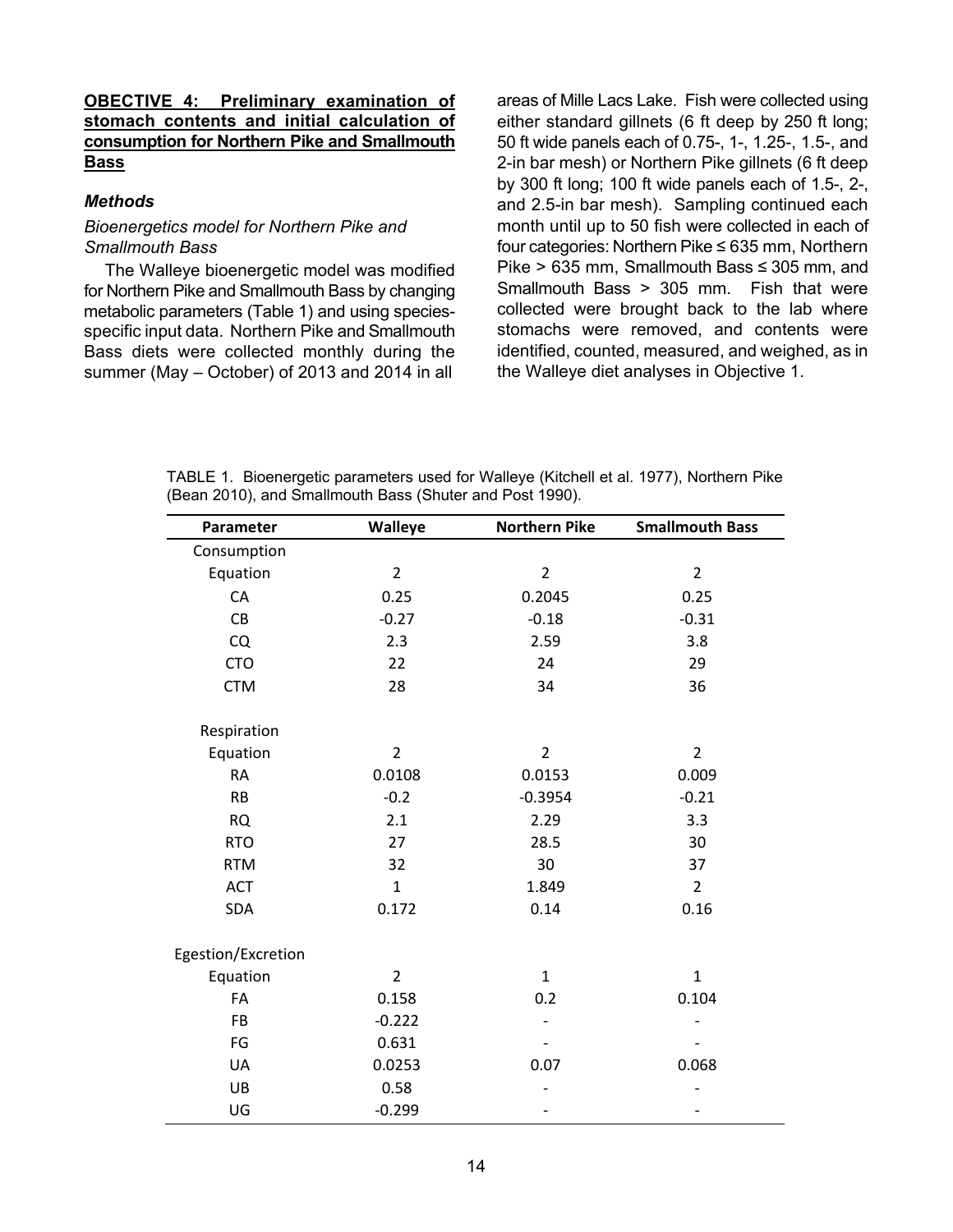#### *Total consumption by Walleye, Northern Pike, and Smallmouth Bass*

Year- and species-specific diet data, growth, and water temperatures were used to estimate annual average individual consumption from 1 October of one year to 30 September of the following year. Individual age- and sexspecific consumption estimates were then multiplied by population estimates for each species to calculate total annual lake wide population consumption for each species. Population estimates of Northern Pike and Smallmouth Bass were estimated using a markrecapture population estimate during 2013 and 2014. We also included Walleye population consumption estimates for 2012 – 2013 and 2013 – 2014 to provide a more comprehensive comparison of total consumption between species.

#### *Consumption of juvenile Walleye by Walleye, Northern Pike, and Smallmouth Bass*

We estimated Walleye, Northern Pike, and Smallmouth Bass population consumption of juvenile Walleye by combining population total consumption estimates with the proportion of the Walleye, Northern Pike, and Smallmouth Bass diet consisting of juvenile Walleye.

#### *Results*

#### *Bioenergetics model for Northern Pike and Smallmouth Bass*

We collected 1,029 Northern Pike diets in 2013 and 2014 and 514 Smallmouth diets over the same time-period. Northern Pike diets consisted primarily of Yellow Perch, with larger Northern Pike (> 635 mm) also consuming some Cisco (Figure 15). Smallmouth Bass diets were dominated by crayfish and Cisco throughout much of the summer (Figure 16).



FIGURE 15. Diets (proportion by mass) of Northern Pike less than and greater than 635 mm throughout the summer of 2013 and 2014.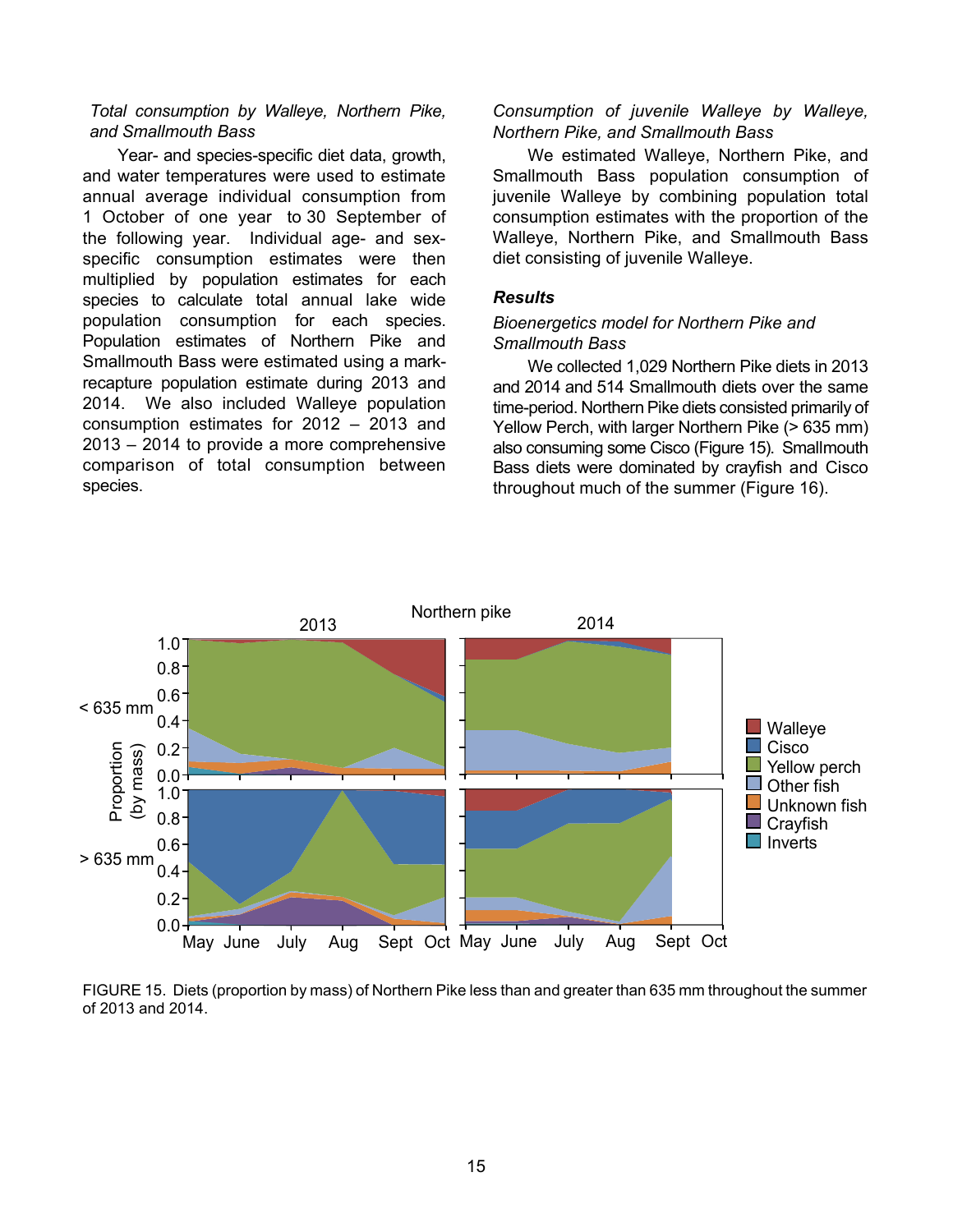

FIGURE 16. Diets (proportion by mass) of Smallmouth Bass less than and greater than 305 mm throughout the summer of 2013 and 2014.

## *Total consumption by Walleye, Northern Pike, and Smallmouth Bass*

From October 1st of 2012 to September 30th of 2013, the Walleye population consumed the most food (1,335.4 million g/yr), followed by the Northern Pike (159.9 million g/yr) and Smallmouth Bass (28.2 million g/yr) populations (Figure 17). From October 1st of 2013 to September 30th of 2014, the Walleye population consumed 2,271.0 million g/yr, followed by the Northern Pike (170.0 million g/yr) and Smallmouth Bass (27.8 million g/yr) populations (Figure 17). While bioenergetic consumption estimates certainly influence these results, differences in population estimates were the primary driver of differences between species. Population size of individuals age-1+, estimated on January 1st of a given year, were 944,255 in 2013 and 3,713,265 in 2014 for

Walleye (there was a strong year class of age-1 Walleye in 2014), about 75,000 Northern Pike in 2013 and 2014, and 32,000 Smallmouth Bass in 2013 and 2014.

#### *Consumption of juvenile Walleye by Walleye, Northern Pike, and Smallmouth Bass*

From October 1st of 2012 to September 30th of 2013, the Walleye population consumed the most juvenile Walleye (68.0 million g/yr), followed by the Northern Pike (8.2 million g/yr) and Smallmouth Bass (1.2 million g/yr) populations (Figure 18). From October 1st of 2013 to September 30th of 2014, the Walleye population consumed the most juvenile Walleye (29.2 million g/yr), followed by the Northern Pike (13.2 million g/yr) and Smallmouth Bass (0.3 million g/yr) populations (Figure 18).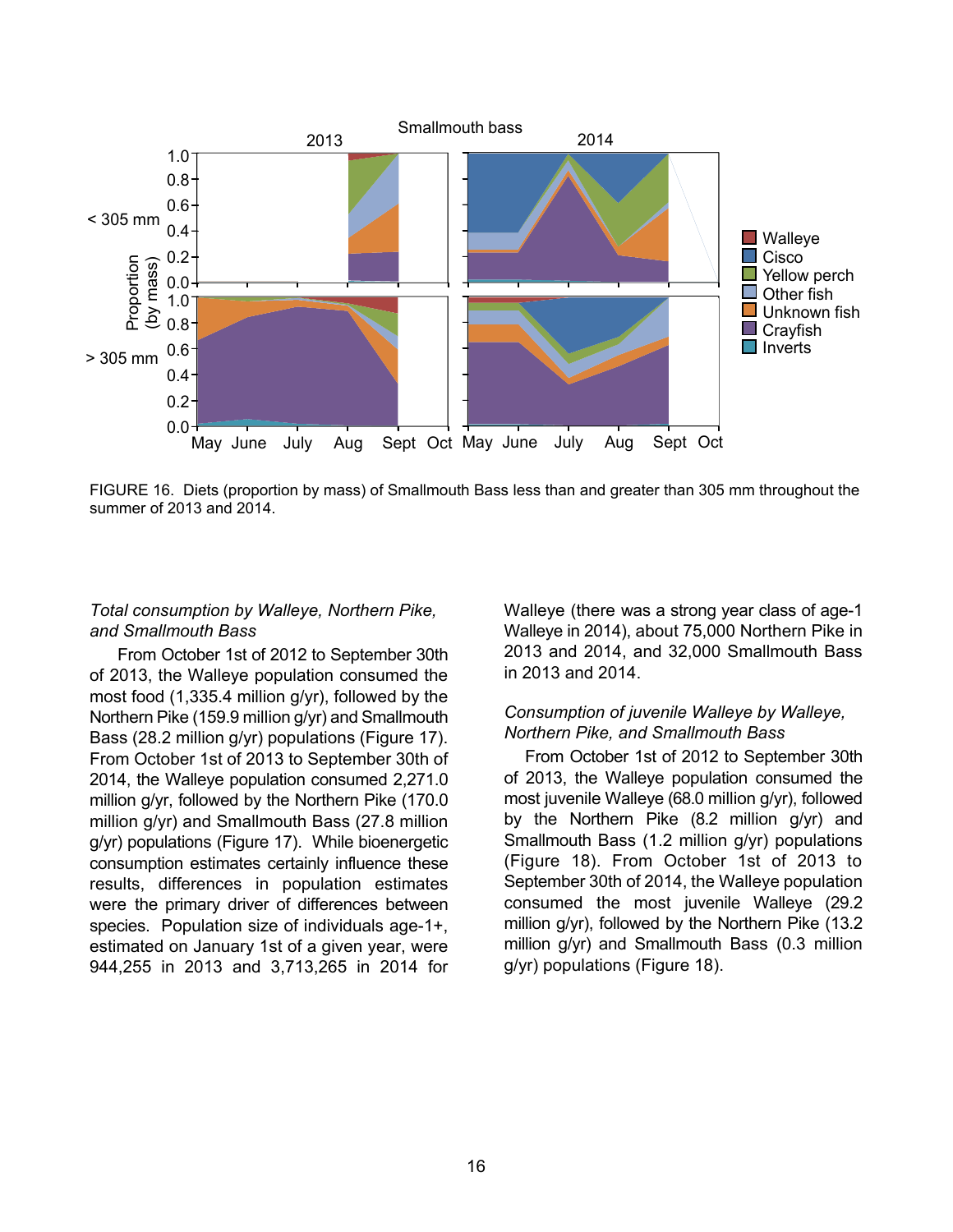

FIGURE 17. Total consumption by the Walleye, Northern Pike, and Smallmouth Bass populations from October 1st to September 30th of 2012 – 2013 and 2013 – 2014.



FIGURE 18. Consumption of juvenile Walleye by the Walleye, Northern Pike, and Smallmouth Bass populations from October 1st to September 30th of 2012 - 2013 and 2013 - 2014.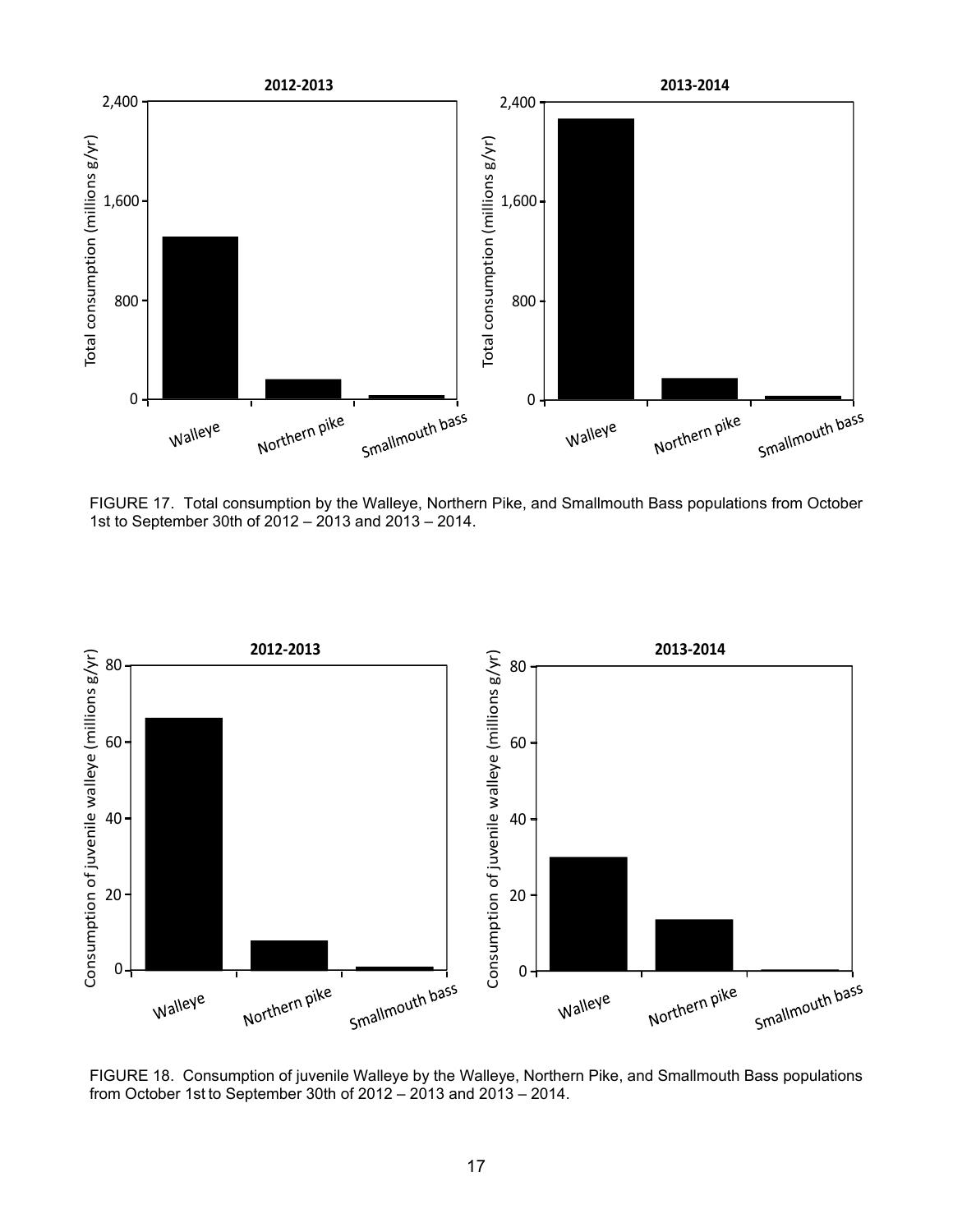## **DISCUSSION**

Evidence suggests the Walleye decline in Mille Lacs Lake has likely been caused by reduced survival of juvenile Walleye (age-0 to age-2) (Venturelli et al. 2014). While previous studies have found that juvenile Walleye are consumed by Walleye (Forney 1980), Northern Pike (Sammons et al. 1994; Margenau et al. 1998), and Smallmouth Bass (Wuellner et al. 2010), this is the first study to evaluate consumption patterns related to regulation policies, forage availability, and differences between predator populations in the same system.

Walleye diets are known to vary monthly, annually, and across Walleye sizes (Forney 1974; Hartman and Margraf 1992); therefore, we similarly characterized Walleye diets across a gradient of Walleye size classes each month of the summer over the course of five years, resulting in one of the most comprehensive diet studies found in the scientific literature (*N =*  8,186 diets). Consistent with Walleye diets in Oneida Lake, Walleye in Mille Lacs Lake consumed primarily age-0 Yellow Perch across all Walleye sizes, months, and years (Forney 1974). Consumption of other prey species, such as Cisco and juvenile Walleye, showed more variation across Walleye sizes, months, and years. We found a higher proportion of invertebrates in Walleye diets in the spring and a higher proportion of juvenile Walleye in stomachs of larger Walleye in the fall, results similar to those in Oneida Lake (Forney 1974).

Between the three different regulation policies evaluated (no fishing, protected 17 – 28 in slot, statewide regulation), there was less than a 5% difference in total Walleye consumption. The primary reason for the differences in overall consumption is that bioenergetic specific consumption rate (g prey/g predator/day) decreases with fish size, so a population with a higher proportion of smaller, younger individuals will consume a greater amount compared to a population with a higher proportion of older individuals when overall biomass is held constant. Using equal biomass between regulations allowed for a more direct comparison of the effect of size distributions on consumption estimates; however, it is possible that biomass could change under different regulation scenarios and consequently affect consumption. Johnson et al. (1992) used methods similar to those of this study, but allowed

biomass to vary in their regulation simulations, and found that consumption by the Walleye population in Lake Mendota increased with regulations that were more restrictive, primarily because Walleye biomass increased. In Mille Lacs Lake, overall biomass of Walleye has decreased over time. Although fishing regulations changed over this same time-period, other system changes have also occurred, including reductions in primary productivity due to decreased nutrient inputs and the infestation of zebra mussels. Currently it is not known how production at lower trophic levels is related to production at higher trophic levels. Understanding these linkages would enable more accurate modeling of the effects of regulation change on consumption.

There was a positive correlation between gillnet biomass per unit effort (BPUE) of age-0 Walleye and the proportion of the adult Walleye diet consisting of juvenile Walleye, indicating that more age-0 Walleye were consumed as they comprised more of the forage base. More interestingly, gillnet BPUE of age-0 Cisco, age-1 Cisco, and spottail shiners, was significantly (*P* < 0.05) negatively correlated with the proportion of the adult Walleye diet consisting of juvenile Walleye. These results suggest that Cisco and shiners may have acted as a buffer for Walleye cannibalization, because there was no significant relationship between gillnet BPUE of juvenile Walleye compared to Cisco and shiners (*P* > 0.05). While these results only included data during September from 2006 – 2015, and consumption patterns could have varied during other months, September was the month when the majority of the juvenile Walleye were consumed. Other studies on Oneida Lake have suggested that Yellow Perch buffer Walleye cannibalism (Forney 1974; Hall and Rudstam 1999); however, in the present study, age-0 and age-1 Yellow Perch gillnet BPUE was not significantly correlated with the proportion of the adult Walleye diet consisting of juvenile Walleye. Perhaps the lack of Cisco in Oneida Lake contributes to the observed differences.

In Mille Lacs Lake, Walleye consumed considerably more forage, including juvenile Walleye, than Northern Pike and Smallmouth Bass. Although species-specific bioenergetics consumption estimates were factored into these calculations, the majority of the difference in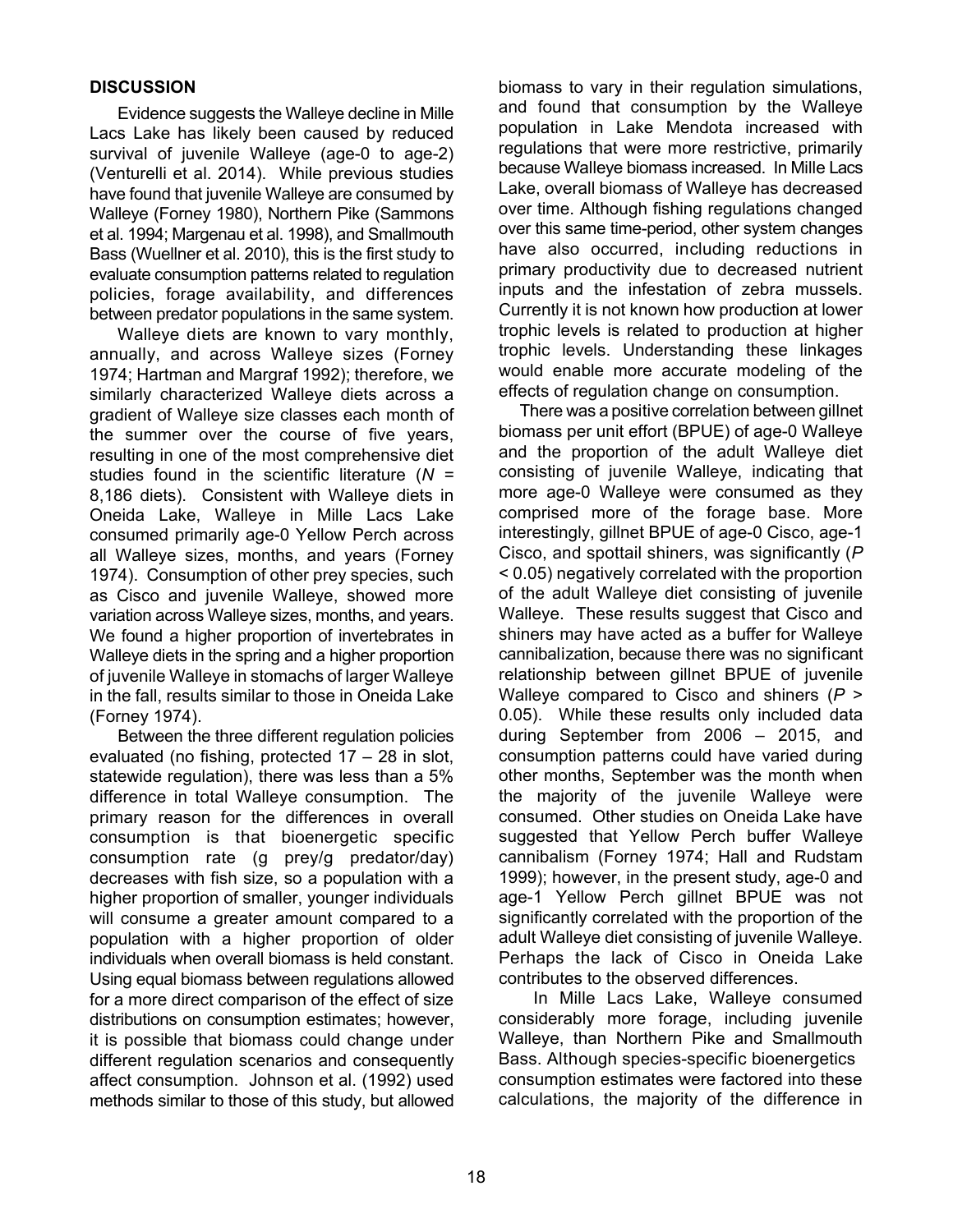consumption was due to differences in population estimates. While Northern Pike and Smallmouth Bass catch rates have increased in Mille Lacs Lake recently (Jensen 2014), population estimates of these species remained considerably less abundant than Walleye. Smallmouth Bass and Northern Pike also did not consume on average large proportions of juvenile Walleye. Smallmouth Bass diets were dominated by crayfish, as noted in other studies (Frey et al. 2003; Olson and Young 2003), with only a minor component of their diet consisting of juvenile Walleye. Northern Pike diets were dominated by Yellow Perch, as in other north temperate lakes (Margenau et al. 1998; Soupir et al. 2000). In Mille Lacs Lake, Northern Pike  $\leq$  635 mm consumed a higher proportion of juvenile Walleye compared to Northern Pike > 635 mm that consumed a higher proportion of Cisco.

Overall, this study evaluated the complex consumption dynamics of the predator community in Mille Lacs Lake, and has helped clarify how various factors may affect predation rates on juvenile Walleye. Of the factors we evaluated, prey availability appeared to have the largest impact on the consumption of juvenile Walleye biomass, with Cisco and spottail shiners potentially buffering predation of juvenile Walleye. Although juvenile Walleye were consumed by all three predatory species in this study (Walleye, Northern Pike, and Smallmouth Bass), consumption estimates were highest for Walleye, a result largely due to differences in population estimates. This result suggests that while all three predatory species may affect juvenile Walleye survival to some extent, Walleye were likely the main consumer of juvenile Walleye during the years of this study.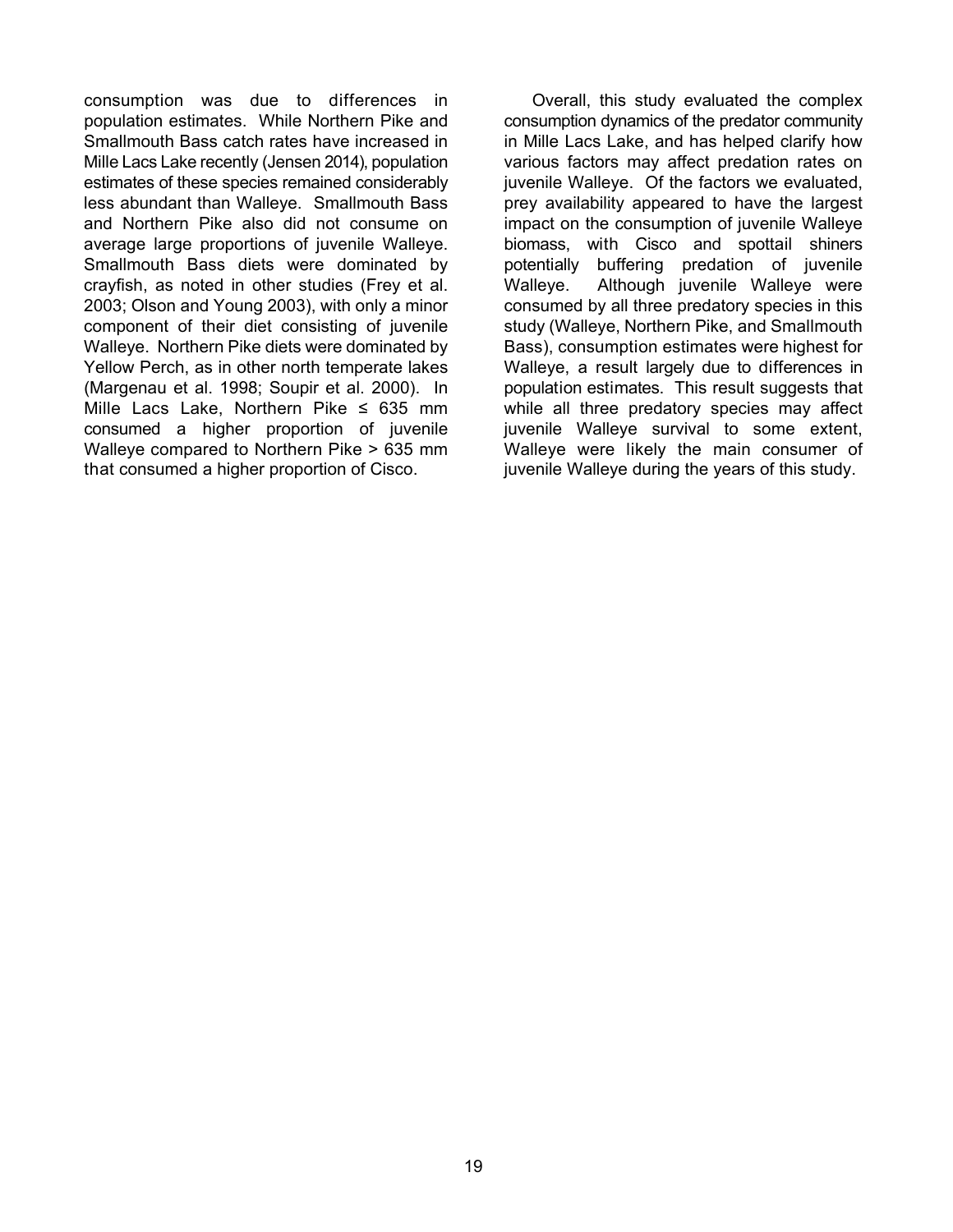# **REFERENCES**

- Bean, N. J. 2010. An improved bioenergetics model for Northern Pike (*Esox lucius*) of Box Canyon Reservoir, Pend Oreille River, Washington. Eastern Washington University.
- Brandt, S. B. and K. J. Hartman. 1993. Innovative approaches with bioenergetics models: future applications to fish ecology and management. Transactions of the American Fisheries Society 122:731-735.
- Chevalier, J. R. 1973. Cannibalism as a factor in first year survival of Walleye in Oneida Lake. Transactions of the American Fisheries Society 102:739-744.
- Forney, J. L. 1974. Interactions between Yellow Perch abundance, Walleye predation, and survival of alternate prey in Oneida Lake, New York. Transactions of the American Fisheries Society 103:15-24.
- Forney, J. L. 1980. Evolution of a management strategy for the Walleye in Oneida Lake, New York. NY Fish Game J 27:105-141.
- Frey, A. P., M. A. Bozek, C. J. Edwards, and S. P. Newman. 2003. Diet overlap and predation between Smallmouth Bass and Walleye in a north temperate lake. Journal of Freshwater Ecology 18:43-54.
- Hall, S. R. and L. G. Rudstam. 1999. Habitat use and recruitment: a comparison of long-term recruitment patterns among fish species in a shallow eutrophic lake, Oneida Lake, NY, USA. Hydrobiologia 408:101-113.
- Hartman, K. J. and F. J. Margraf. 1992. Effects of prey and predator abundances on prey consumption and growth of Walleyes in Western Lake Erie. Transactions of the American Fisheries Society 121:245-260.
- Jensen, E. 2014. Large Lake Assessment Report for Mille Lacs Lake - 2014. Minnesota Department of Natural Resources.
- Johnson, B. M., C. Luecke, R. S. Stewart, M. D. Staggs, S. J. Gilbert, and J. F. Kitchell. 1992. Forecasting effects of harvest regulations and stocking of Walleyes on prey fish communities in Lake Mendota, Wisconsin. North American Journal of Fisheries Management 12:797-807.
- Kitchell, J. F., D. J. Stewart, and D. Weininger, 1977. Applications of a bioenergetics model to Yellow Perch (*Perca flavescens*) and Walleye (*Stizostedion vitreum vitreum*). Journal of the Fisheries Research Board of Canada 34:1922-1935.
- Kumar, R., 2015. Ecosystem based management for Mille Lacs Lake, Minnesota under changing environmental conditions. The University of British Columbia.
- Kumar, R., S. J. D. Martell, T. J. Pitcher, and D. A. Varkey. 2013. Temperature-driven decline of a Cisco population in Mille Lacs Lake, Minnesota. North American Journal of Fisheries Management 33:669-681.
- Lewin, W., R. Arlinghaus, and T. Mehner. 2006. Documented and potential biological impacts of recreational fishing: insights for management and conservation. Reviews in Fisheries Science 14:305-367.
- Margenau, T. L., P. W. Rasmussen, and J. M. Kampa. 1998. Factors affecting growth of Northern Pike in small northern Wisconsin lakes. North American Journal of Fisheries Management 18:625-639.
- Olson, D. E. and P. K. Cunningham. 1989. Sportfisheries trends shown by an annual Minnesota fishing contest over a 59-year period. North American Journal of Fisheries Management 9:287-297.
- Olson, M. H. and B. P. Young. 2003. Patterns of diet and growth in co-occurring populations of Largemouth Bass and Smallmouth Bass. Transactions of the American Fisheries Society 132:1207-1213.
- Parsons, J. W. 1971. Selective food preferences of Walleyes of the 1959 year class in Lake Erie. Transactions of the American Fisheries Society 100:474-485.
- Radomski, P. 2003. Initial attempts to actively manage recreational fishery harvest in Minnesota. North American Journal of Fisheries Management 23:1329-1342.
- Sammons, S. M., C. G. Scalet, and R. M. Neumann. 1994. Seasonal and size-related changes in the diet of Northern Pike from a shallow prairie lake. Journal of Freshwater Ecology 9:321-329.